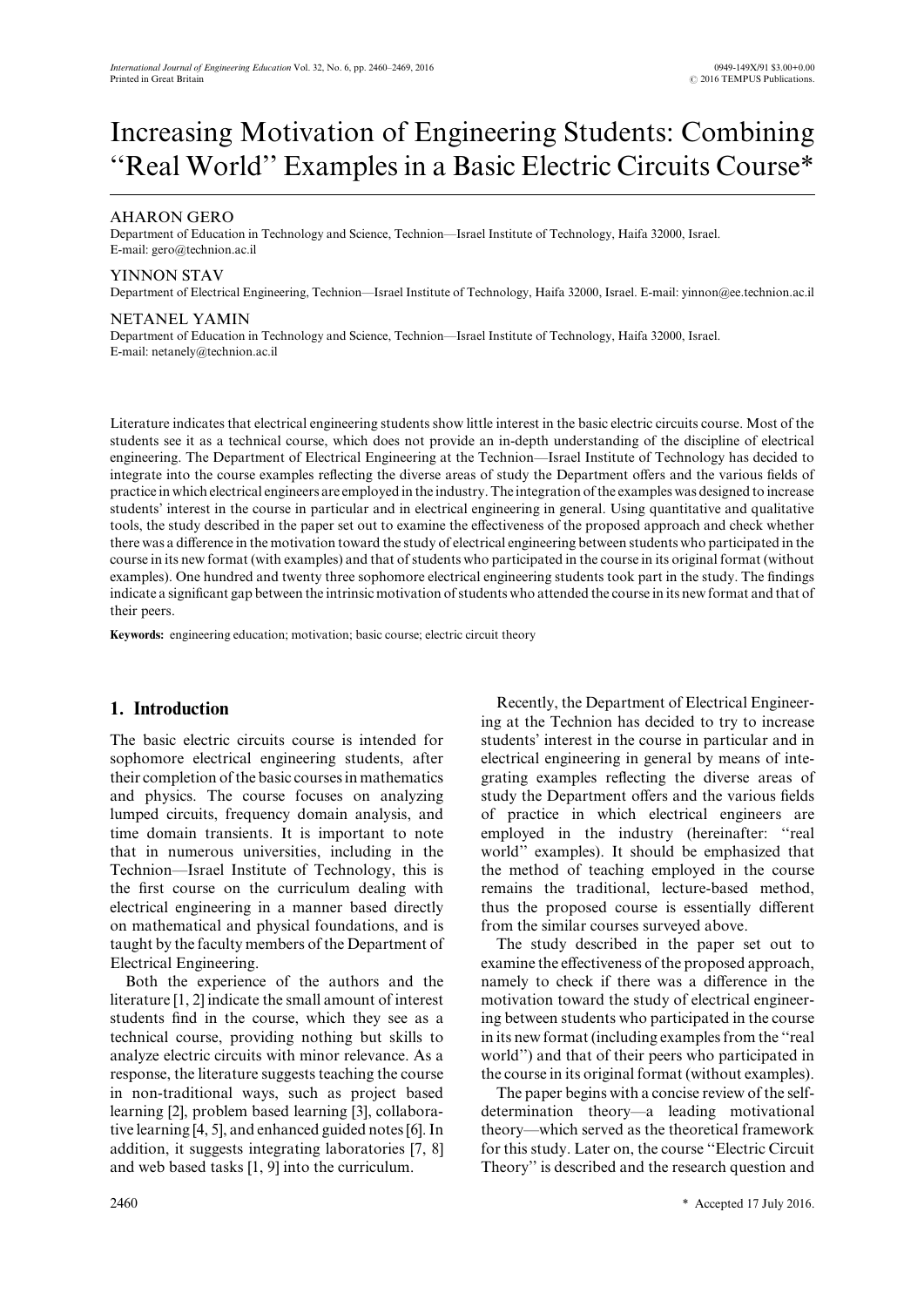the methodology are presented. At the end of the paper, a discussion of the primary findings and the conclusions arising from them takes place.

## **2. Self-determination theory**

Motivation theories try to investigate what drives a person's behavior. Skinner [10] claimed that the source of motivation is the reward a person gets for his/her behavior, therefore, providing a positive reward (a prize), will lead to increasing the incidence of the rewarded behavior, whereas a negative reward (a punishment) would result in a decrease of the incidence.

Herzberg et al. [11] observed a dichotomy between intrinsic motivational factors (e.g., interest and pleasure) and extrinsic motivational factors (e.g., material rewards). According to their claim, since the extrinsic factors prevent a lack of satisfaction whereas the intrinsic ones create satisfaction, only the latter could bring about the investment of resources on the part of the person and the improvement of his/her performance over time.

In the self-determination theory [12], Deci and Ryan described the sources of motivation as a continuum sprawling between the two poles identified by Herzberg et al., namely, extrinsic factors and intrinsic factors. Extrinsic motivation is located on one end of the continuum and it includes several types of regulation. The important ones are:

- External regulation stemming from the desire to receive an (immediate) reward for the behavior, or alternatively, the fear of being punished;
- Introjected regulation caused by the desire to fulfill the expectations of people who are important to the person, or by prestige considerations;
- Identified regulation emanating from identifying a value (other than interest or enjoyment) embodied in the behavior.

On the other end of the continuum is intrinsic motivation which stems from the interest and enjoyment entailed in the behavior. The more intrinsic the sources the motivation stems from—the more its quality is high.

The self-determination theory claims that it is possible to raise the quality of the person's motivation by means of meeting his/her three needs [13]:

- The need for autonomy—the need to feel that the person's behavior has not been forced on him/her;
- The need for competence—the need to feel that the person is capable of meeting challenging objectives;
- The need for relatedness—the need to be accepted and be part of a group.

For the sake of completeness, we mention that in

addition to the self-determination theory, there are other modern theoretical approaches which attempt to trace the sources of motivation, such as the causal attribution theory [14] and the achievement goal theory [15]. However, since over recent years the self-determination theory has become the leading theory in the field of educational motivation [16], and has served as a theoretical framework for studies focusing on motivational factors of engineering students [17–21], we made use of it in this study.

# **3. Course description**

The course "Electric Circuit Theory" is a mandatory course, intended for second-year students in the Department of Electrical Engineering. The course is aimed to provide the students with knowledge and skills in analyzing lumped circuits, small signal linearization, frequency domain analysis, coupled circuits, operational amplifier based circuits, and time domain transients. This knowledge and skills are designed to serve the students in consecutive courses in general and specifically in those focusing on electronic devices and analog and digital circuits. The course is based primarily on the textbook ''Basic Circuit Theory'' by Desoer and Kuh [22]. The course is thirteen weeks long, and each week has three hours of lecture, a tutorial hour and a workshop hour, in which additional exercises to those discussed during the tutorial are solved. The instructional approach in all the aforementioned meetings is teacher-centered. The score received in the course is determined by the final examination (80%) and the homework exercises submitted throughout the semester (20%).

As stated, with the goal of increasing students' interest in the course in particular and in electrical engineering in general, it was decided to incorporate into the course, for the first time, examples reflecting the diverse fields of both teaching and research taking place in the Department, and the variety of fields in which electrical engineers are employed in industry.

In the first week, the topics included in electrical engineering were reviewed as well as the areas of teaching and research in the Department. The various levels of practice were presented using abstraction layers, namely, an electronic device, a circuit, a chip and an entire electronic system. The emphasis was put on the fact that in order to successfully overcome the next technological hurdle, it is necessary to examine the possible assumptions allowing abstraction layers, and in order to redefine them, it is necessary at times to perform a basic electric analysis, with the help of the tools taught during the course. Later on, the term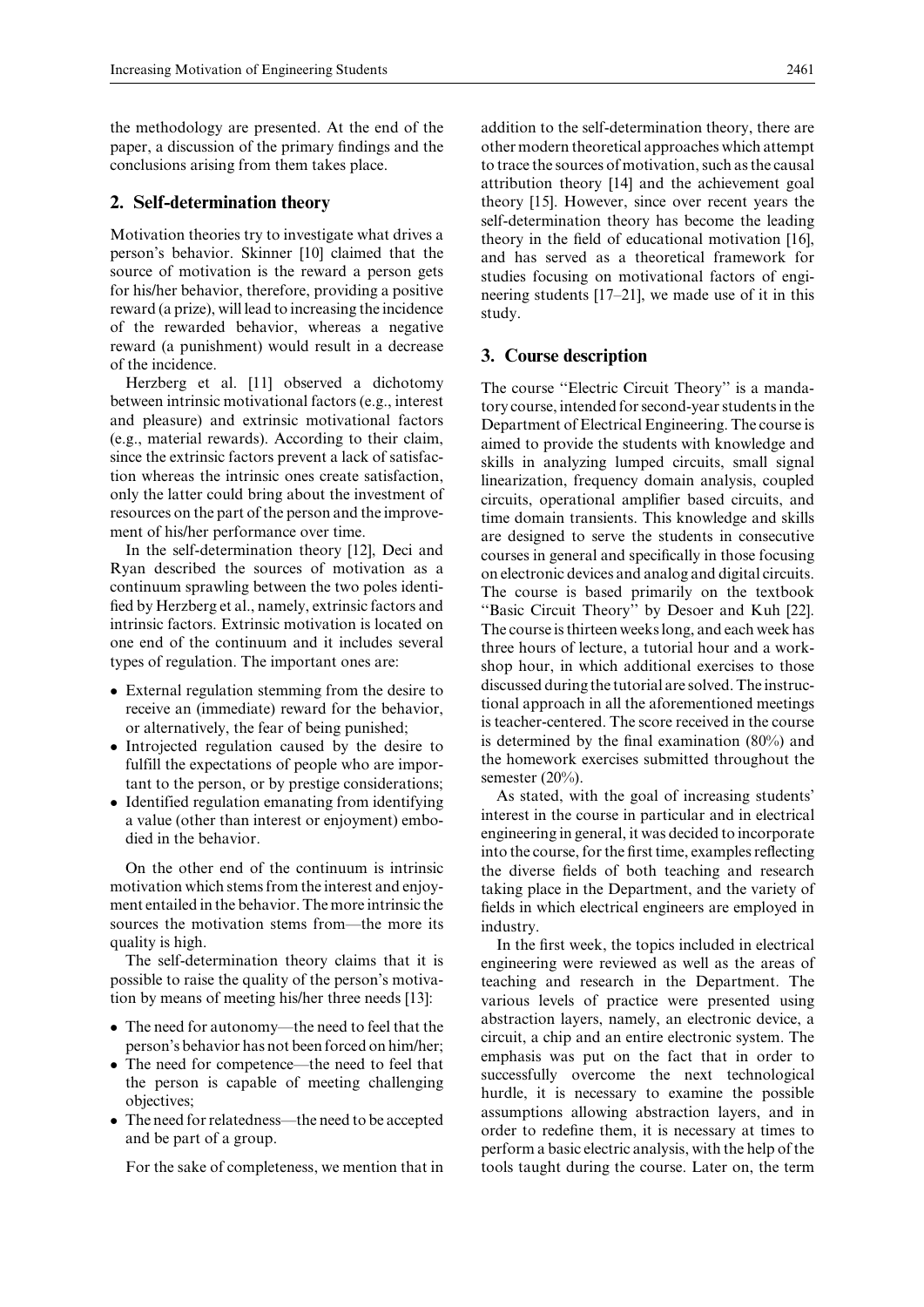lumped circuit was defined and Kirchhoff's laws relevant to analyzing circuits under this approximation were discussed.

The second week was dedicated to the continued treatment of lumped circuit elements and to the discussion of resistive circuits, voltage and current sources, and circuit analysis using the nodal analysis technique. In light of past experience, which indicated that students usually found it hard to assimilate the generality of the associated current-voltage sign convention, as in understanding that a source could also serve as a load, the naive model of a cellular phone was presented as a combination of a load (resistor), voltage source (battery) and an additional source (a charger from the electrical grid). Discussing the familiar example of charging a cellular phone, made it possible to illustrate the load-source duality which might be valid even for an ideal source, and the need for a sign convention.

The third week dealt with completion of the nodal analysis technique and the presentation of network theorems: the superposition theorem, the substitution theorem and the Thévenin/Norton theorems.

The fourth week was dedicated to nonlinear circuits, in which the use of small signal linearization was discussed and demonstrated, as well as the use of large signal modeling. A resistor-diode AND gate was analyzed as an example for a circuit that operates in a large signal regime. It was emphasized that although the present course focused on analyzing linear problems, the field of digital circuits, which the students would study in consecutive courses, deals with very nonlinear circuits.

The fifth week saw the beginning of the subject of sinusoidal steady state analysis. As an introduction, various modulation techniques in mobile communication (FDMA, TDMA, CDMA) were presented in a chronological order. The temporal and spectral bandwidth allocation in a CDMA modulation served as a means to convey to the students that in the industry an electrical engineer is required to have the ability to conceive time and frequency domains simultaneously. Later on, reactive elements were discussed, as well as phasor notation. The discussion was sealed with the mention of the Department's research and teaching activity in the field of communications.

The sixth week continued the treatment of sinusoidal steady state analysis and frequency filters were studied. In order to illustrate them, the students were presented with the example of measuring an ECG signal. The students were asked to compare a graph presenting a given ECG signal to two less successful measurements, and estimate which of the two was distorted due to excessive filtering of high frequencies and which was distorted by excessive filtering of low frequencies. Following the example,

the Department's activity in the field of processing biological signals and physiological systems was mentioned.

In the seventh week, as a summary of the chapter dealing with sinusoidal steady state analysis, resonance, particularly in RLC circuits, was discussed. To add on the subject, the transfer function of the Fabry-Pérot optical resonator was analyzed qualitatively and quantitatively, and resonance was demonstrated on this photonic device. It was emphasized that the occurrence of resonance was relevant to numerous fields in electrical engineering beyond lumped circuits. That was followed by a presentation of the Department's activities in the fields of electro-optics and photonics.

The eighth week was dedicated to the subject of two-port networks, and after which, in the ninth week, capacitive and inductive coupling were studied. The lesson started with the description of the principles of operation of touchscreens familiar to the students from their smartphones and tablet computers, followed by an explanation of capacitive coupling. Later on, inductive coupling was studied, and as an example of coupled coils, a mobile phone wireless charger was presented.

The tenth week dealt with operational amplifier based circuits. The lesson started with a presentation of the operational amplifier as a response to the historical requirement for the realization of analog computation. A description of the need for a differential amplifier in order to process the currents from infra-red detectors in the four square structure, situated on heat-seeking missiles was given as an example of this computation. A short description of the Department's Microelectronics Research Center, initially focused on manufacturing such detectors, and currently used for advanced research of micro- and nano-electronic devices was given on that occasion. Later, the first contemporary application for operational amplifiers which was analyzed in the class was a comparator connected to a single-bit optic sensor, intended to serve as an analog to digital converter (for example, in the detection circuit of a compact disc reader). Afterward, the properties of operational amplifiers were analyzed, and analog applications were demonstrated, such as the amplification circuit connected to the microphone on the lecturer's lapel. In conclusion, simple structures of analog to digital and digital to analog converters were presented, emphasizing that in a world in which the processing and handling of information is primarily digital, the interface to the physical world is based to a large degree on operational amplifiers which started out in the world of analog computation.

The final three weeks of the course were dedicated to transient response of first order circuits (such as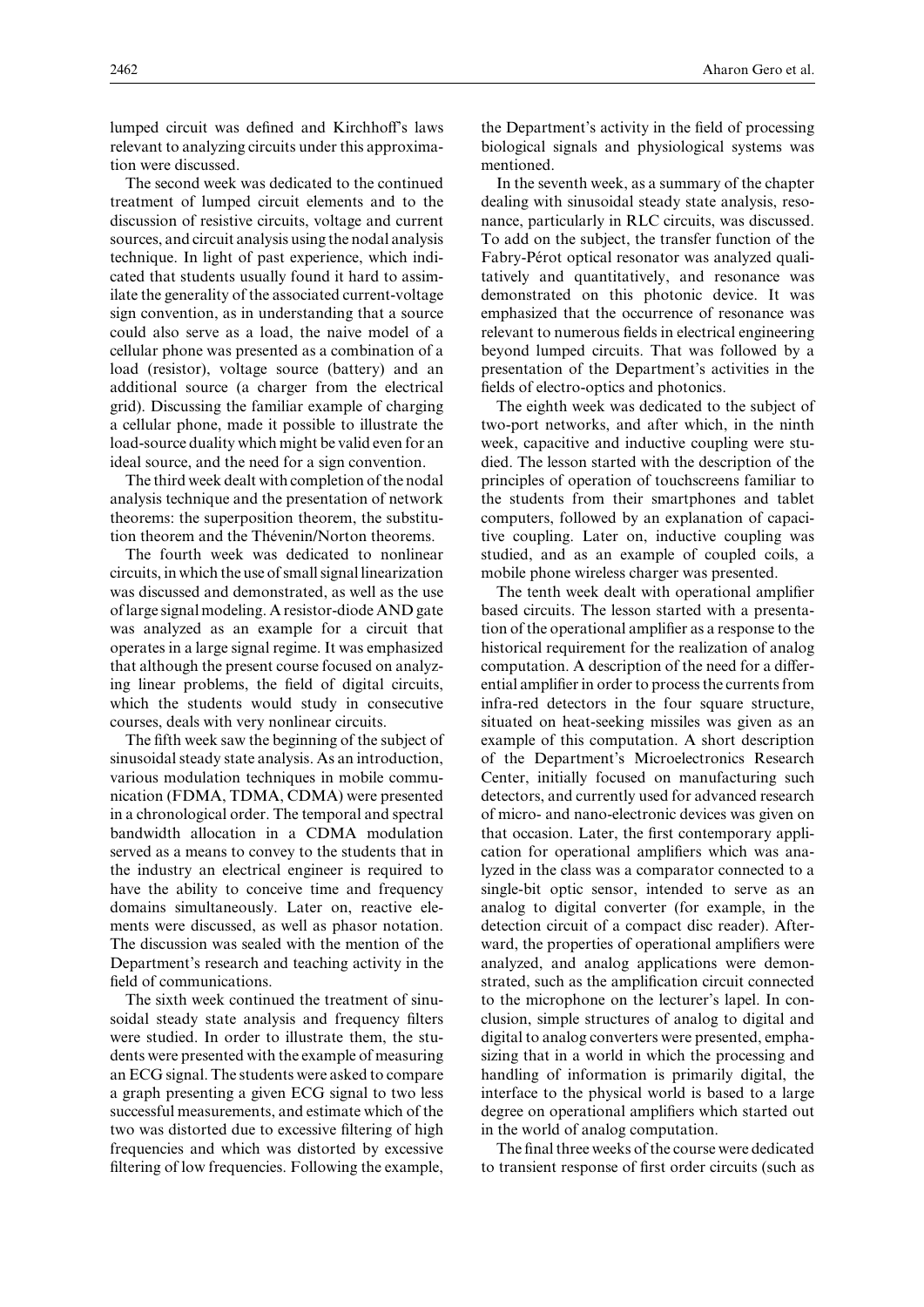| Week           | <b>Subject</b>                                                                                        | "Real World" Examples                                                                                                                                                          |  |
|----------------|-------------------------------------------------------------------------------------------------------|--------------------------------------------------------------------------------------------------------------------------------------------------------------------------------|--|
| 1              | Lumped circuits, Kirchhoff's laws                                                                     | Areas included in electrical engineering, research and teaching<br>activities carried out in the Department of Electrical Engineering                                          |  |
| $\overline{2}$ | Lumped circuit elements, resistive circuits, voltage and<br>current sources, nodal analysis technique | Charging a cellular phone                                                                                                                                                      |  |
| 3              | Nodal analysis technique (continued), network<br>theorems                                             |                                                                                                                                                                                |  |
| 4              | Nonlinear circuits, small signal linearization                                                        | Realization and analysis of an AND gate                                                                                                                                        |  |
| 5              | Reactive elements, phasor notation, sinusoidal steady<br>state analysis                               | FDMA, TDMA, CDMA modulation formats, research and teaching<br>activities in the field of communications                                                                        |  |
| 6              | Sinusoidal steady state analysis (continued), frequency<br>filters                                    | Spectral analysis of an ECG signal, research and teaching activities in<br>the field of processing biological signals and physiological systems                                |  |
| 7              | Resonance                                                                                             | Fabry-Pérot optical resonator, research and teaching activities in the<br>fields of electro-optics and photonics                                                               |  |
| 8              | Two-port networks                                                                                     |                                                                                                                                                                                |  |
| 9              | Capacitive and inductive coupling                                                                     | Touchscreens, mobile phone wireless charger                                                                                                                                    |  |
| 10             | Operational amplifiers, A/D D/A convertors                                                            | Infrared detectors in heat-seeking missiles, amplifying circuit<br>connected to a microphone, research and teaching activities in the<br>fields of micro- and nano-electronics |  |
| $11 - 13$      | Transient response of first and second order circuits                                                 | Inverter maximum clock frequency, research and teaching activities<br>in the field of fast digital electronics                                                                 |  |

**Table 1.** Course syllabus

RC circuits) and second order circuits (such as RLC circuits). Throughout these weeks, examples for the use of the methods used for characterizing time constants in digital circuits were presented, for instance, computing an inverter maximum clock frequency, based on the model of an RC circuit. Later on, the Department's teaching laboratories, dealing with electrical limitations of fast digital electronics were described. It was clarified to the students that the ability to perform a simulation of signal propagation, based both on the lumped element model and distributed models, is an inherent part of modern digital design, such as the one carried out in the Fast Digital Systems Laboratory and in the Department's VLSI Systems Research Center.

A summary of the course contents and the ''real world'' examples used is presented in Table 1.

# **4. Research goal**

The aim of the study was to examine the effectiveness of integrating into the course examples reflecting the various topics of electrical engineering. The study checked whether there was a difference in the motivation toward the study of electrical engineering between students who participated in the course in its new format (with examples) and that of students who participated in the course in its original format (without examples).

## **5. Methodology**

#### *5.1 Participants*

One hundred and twenty three sophomore electrical engineering students who participated in the course ''Electric Circuit Theory'' took part in the study.

#### *5.2 Method*

The students were given the choice of studying the course in one of two different teaching groups, taught by different lecturers. The first group (hereinafter: the experimental group) was taught according to the new format, which includes the integration of ''real world'' examples as described in Section 3. The second group (hereinafter: the control group) was taught the same contents for the same number of hours, but without the integration of examples. It is important to note that both lecturers were experienced and no significant difference was found between their teaching scores (ranging from 1 to 5) before the course (Table 2), and that the tasks the students were required to fulfill as part of the course were identical in both groups. The

**Table 2.** Lecturers' teaching scores (experimental and control groups)

| <b>Teacher</b>          | N  | Mean        | SD           | <i>p</i> -value |
|-------------------------|----|-------------|--------------|-----------------|
| Experimental<br>Control | 10 | 4.00<br>393 | 0.28<br>0.25 | n.s.            |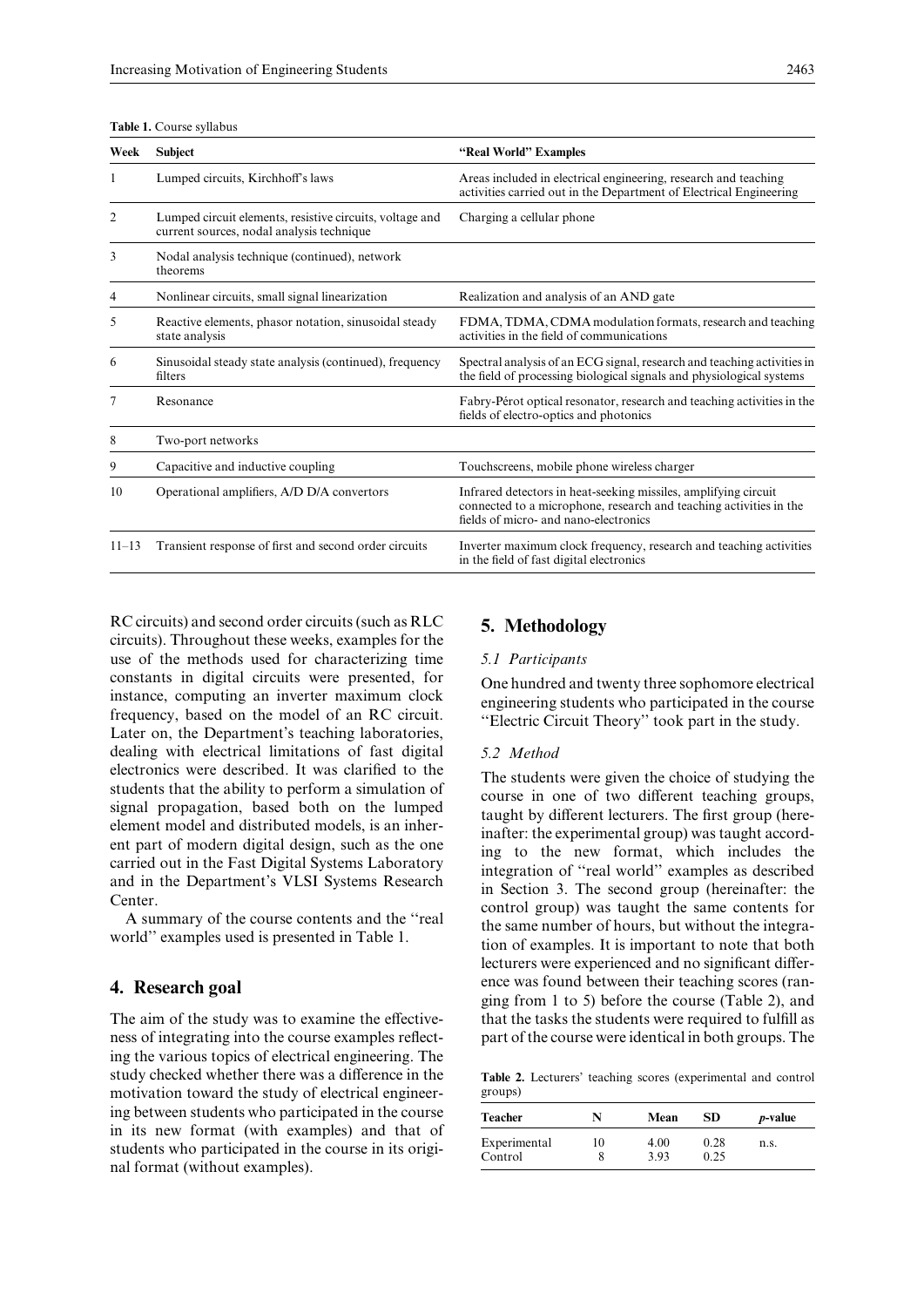students, who were not aware of the difference between the two groups, chose the teaching group according to their own free will, so that there were 72 students in the experimental group and 51 in the control group.

At the beginning and the end of the course, the students in both groups were requested to fill out an anonymous, close-ended questionnaire, intended to estimate the motivational factors driving them to study electrical engineering. At the end of the course, the students from the experimental group were also asked to fill out an anonymous, openended questionnaire in which they were asked what they thought about the course. In addition, with the purpose of expanding the information gathered through the questionnaires, at the end of the course, nine semi-structured interviews took place with students from the experimental group.

The quantitative data were statistically analyzed and the corresponding effect sizes were calculated. The qualitative data were categorized by content analysis based on the self-determination theory. Only information which came up at least three times in the different research tools was included in this analysis.

## *5.3 Tools*

A sample of the interview questions is given in Appendix A.

The questionnaire for assessing the motivational factors driving students to study electrical engineering was a five-level Likert-like questionnaire based on the SIMS (Situational Motivation Scale) [23] and the SRQ-A (Self-Regulation Questionnaire-Academic) [24] questionnaires. The questionnaire included 20 statements which reflected the four motivational factors, mentioned in Section 2. For example, the statement ''I study electrical engineering because I think it is interesting'' expresses intrinsic motivation; the statement ''I study electrical engineering because I do it for my own good'' reflects identified regulation; the statement ''I study electrical engineering because my parents want me to study it'' and the statement ''I study electrical engineering because I want people to think I am smart'' represent introjected regulation; and the statement ''I study electrical engineering because I am supposed to do it'' reflects external regulation. The statements were validated by two experts in engineering education. Cronbach's alphas indicate good internal consistency: 0.84 (intrinsic motivation), 0.80 (identified regulation), 0.78 (introjected regulation) and 0.86 (external regulation). A sample of the statements is provided in Appendix B.

A sample of the open-ended questions, in which the students were asked to express their opinion about the course, is provided in Appendix C.

# **6. Findings**

Figure 1 shows the mean score (between 1 and 5) the experimental group gave to each one of the motivational factors at the beginning of the course (pretest) and at the end of the course (posttest). It is apparent that both at the start and end of the course the intrinsic motivation score is the highest ranking among the motivational factors, the identified regulation's score is second, the score for introjected regulation is in the third place and the external regulation is the lowest. In addition, it has become clear that there has been an increase in intrinsic motivation and a decrease in the rest of the motivational factors.

Table 3 details the scores given by the members of both groups—the experimental and control groups—to the various motivational factors. The



**Fig. 1.** Mean motivational factor score (experimental group).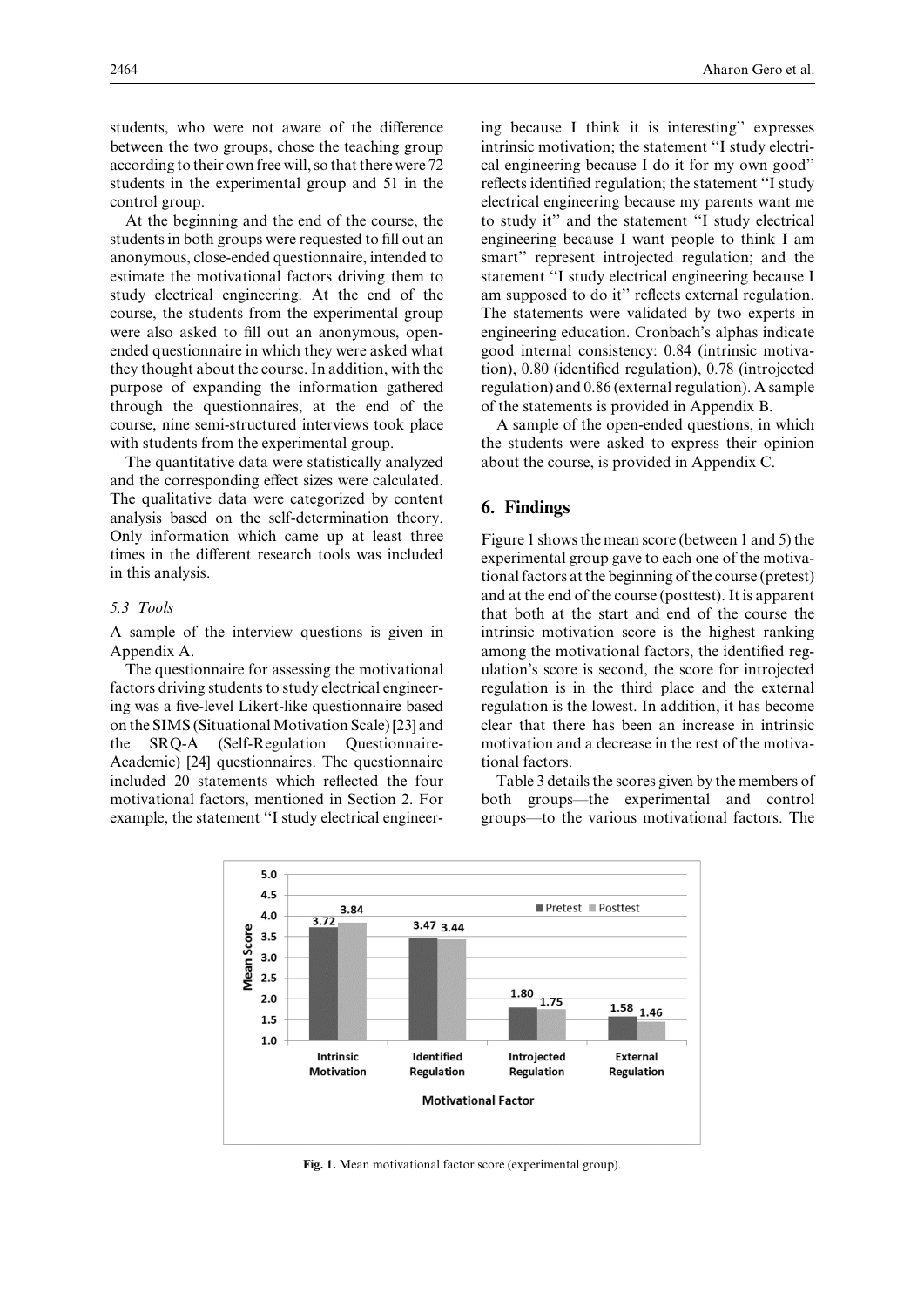| <b>Motivation</b> | <b>Regulation</b> | <b>Test</b> | Group                   | Mean         | SD           | <i>p</i> -value |
|-------------------|-------------------|-------------|-------------------------|--------------|--------------|-----------------|
| Intrinsic         |                   | Pretest     | Experimental<br>Control | 3.72<br>3.59 | 0.66<br>0.75 | n.s.            |
|                   |                   | Posttest    | Experimental<br>Control | 3.84<br>3.64 | 0.60<br>0.68 | < 0.05          |
| Extrinsic         | Identified        | Pretest     | Experimental<br>Control | 3.47<br>3.63 | 0.50<br>0.59 | n.s.            |
|                   |                   | Posttest    | Experimental<br>Control | 3.44<br>3.47 | 0.56<br>0.69 | n.s.            |
|                   | Introjected       | Pretest     | Experimental<br>Control | 1.80<br>1.93 | 0.61<br>0.66 | n.s.            |
|                   |                   | Posttest    | Experimental<br>Control | 1.75<br>1.99 | 0.56<br>0.74 | n.s.            |
|                   | External          | Pretest     | Experimental<br>Control | 1.58<br>1.64 | 0.58<br>0.71 | n.s.            |
|                   |                   | Posttest    | Experimental<br>Control | 1.46<br>1.71 | 0.52<br>0.66 | < 0.05          |

**Table 3.** Motivational factor scores (experimental and control groups)

**Table 4.** Effect sizes

| <b>Motivation</b> | <b>Regulation</b>                     | Cohen's d                     |
|-------------------|---------------------------------------|-------------------------------|
| Intrinsic         |                                       | 0.32                          |
| Extrinsic         | Identified<br>Introjected<br>External | $-0.05$<br>$-0.38$<br>$-0.43$ |

*t*-tests revealed no significant difference between the pretest scores of the experimental group and those of the control group on the four motivational factors. Regarding intrinsic motivation and external regulation, there was a significant difference between the posttest scores of the experimental group and that of the control group. No significant difference was found for identified regulation and introjected regulation between the posttest scores of the experimental group and that of the control group.

Table 4 presents the effect sizes for the various motivational factors. The table indicates that the positive gap in the intrinsic motivation is characterized by a small-medium effect size, the negative gaps in the introjected regulation and the external regulation are accompanied by a small-medium effect size, and the gap in the identified regulation is negligible.

The analysis of the qualitative data (Table 5) allows identifying the methods by of which the course's lecturer was able to raise the interest in

**Table 5.** Methods for creating interest in electrical engineering studies (experimental group, end of course)

| <b>Method</b>                                                                                                                                                                                                                                                                                                                                   | <b>Examples</b>                                                                                                                                                                                                                                                                                                                                                              | Interpretation<br>The interest was created by the initial<br>exposure to an electrical engineer's field of<br>practice                     |  |
|-------------------------------------------------------------------------------------------------------------------------------------------------------------------------------------------------------------------------------------------------------------------------------------------------------------------------------------------------|------------------------------------------------------------------------------------------------------------------------------------------------------------------------------------------------------------------------------------------------------------------------------------------------------------------------------------------------------------------------------|--------------------------------------------------------------------------------------------------------------------------------------------|--|
| Initial exposure to<br>electrical engineering                                                                                                                                                                                                                                                                                                   | Interesting course; the first to show us a bit of what an "electrical"<br>engineer" is and let us taste the field. (Questionnaire)<br>An interesting course, opening the doorway to real electrical<br>engineering and not just complicated math and abstract physics<br>[which we have been studying up till now]. (Questionnaire)                                          |                                                                                                                                            |  |
| The course is interesting, gives a feeling of what we are to be.<br>Exposure to the areas<br>learning in the program [electrical engineering]. (Questionnaire)<br>of study in electrical<br>engineering<br>It [the course] helps to understand what we will be learning about<br>in the Department [of Electrical Engineering]. (Questionnaire) |                                                                                                                                                                                                                                                                                                                                                                              | The interest was created by the initial<br>exposure to the areas of study in the<br>Department of Electrical Engineering                   |  |
| Relevance of the<br>study material to the<br>work of electrical<br>engineers                                                                                                                                                                                                                                                                    | They [course faculty] always made sure to show us in what way<br>the [studied] topic was important to the work of an electrical<br>engineer, and that is quite interesting. (Questionnaire)<br>An interesting course. The lecturer makes sure to emphasis what<br>an electrical engineer does in the industry. (Questionnaire)                                               | The interest was created by tying the<br>contents being studied to the electrical<br>engineer's work in the industry                       |  |
| Connection to<br>everyday life                                                                                                                                                                                                                                                                                                                  | In one of the lessons an example of how circuits are used in the<br>operation of touchscreens was presented. The connection to<br>everyday life was interesting. (Questionnaire)<br>The lesson that interested me personally was about operational<br>amplifiers. It gave us an intuition about "real" things, such as the<br>amplification of a microphone. (Questionnaire) | The interest was created by tying in the<br>studied material to electronic systems<br>familiar to the students from their everyday<br>life |  |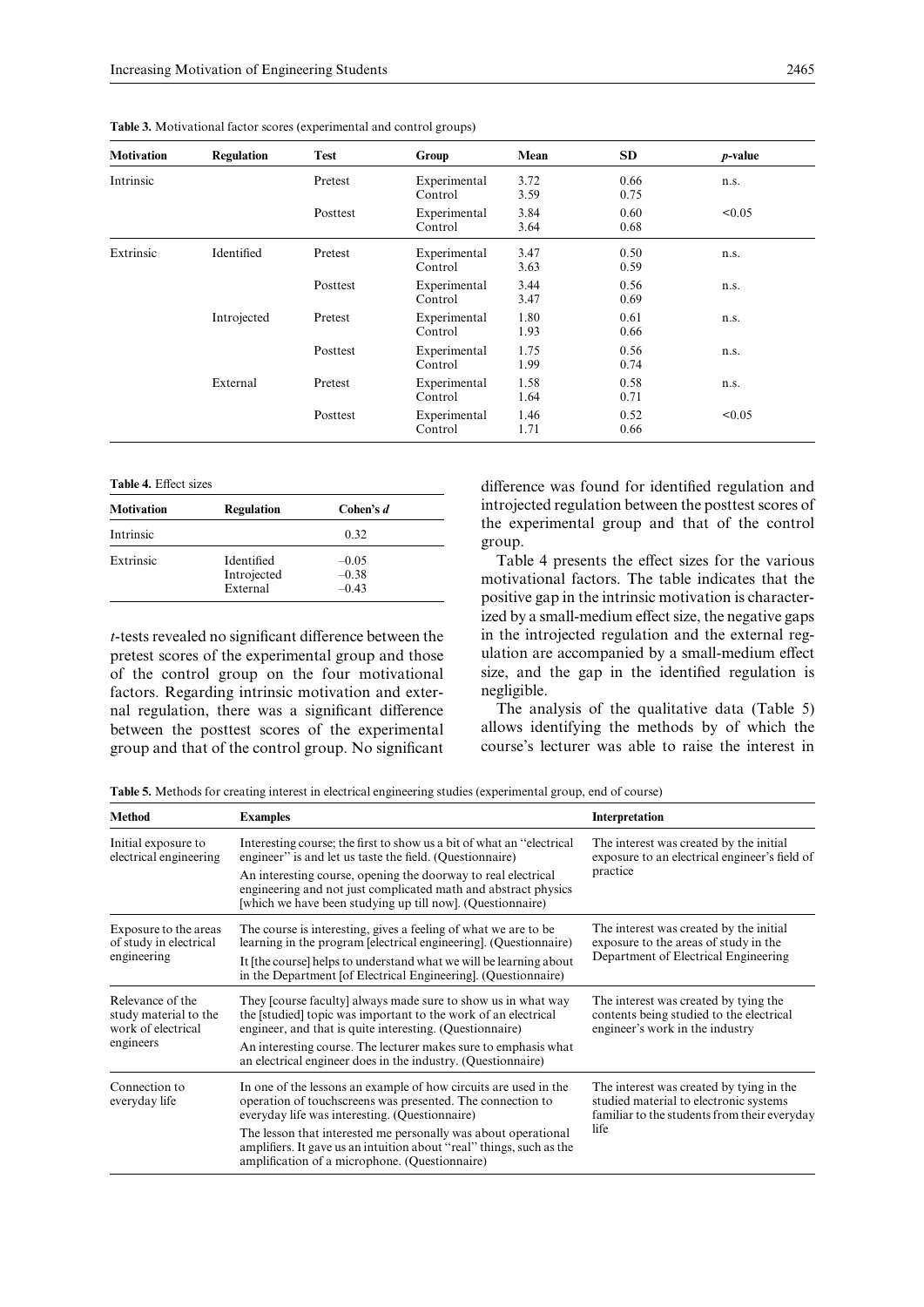| <b>Need</b> | <b>Examples</b>                                                                                                                                                                                                              | Interpretation                                                                                                                                                                     |  |
|-------------|------------------------------------------------------------------------------------------------------------------------------------------------------------------------------------------------------------------------------|------------------------------------------------------------------------------------------------------------------------------------------------------------------------------------|--|
| Relatedness | [Following the course] I felt more connected to the Department<br>[of Electrical Engineering] I also know more people in the<br>Department – lecturers and tutors – and their fields of practice as<br>well. (Interview)     | The need for relatedness was provided by<br>an introduction to the areas of study in<br>electrical engineering, exposure to the<br>electrical engineer's fields of practice, and a |  |
|             | Up until now I felt as if I didn't belong and now I understand how<br>it [what I'm studying] is related to the program [electrical]<br>engineering and why I've been studying it, now everything makes<br>sense. (Interview) | personal acquaintance with the faculty<br>members                                                                                                                                  |  |
| Competence  | The course is challenging I feel as if I can cope with it [the<br>coursel, but I have to make an effort. (Interview)                                                                                                         | The need for competence was met by a<br>challenging—yet not too high—level of                                                                                                      |  |
|             | It was not easy for me, but it wasn't extremely difficult either.<br>(Interview)                                                                                                                                             | teaching                                                                                                                                                                           |  |

**Table 6.** Meeting needs (experimental group, end of course)

electrical engineering studies among the experimental group members.

On a deeper level, the interest the course managed to raise among the students could be attributed to the satisfaction of two of their basic needs, as specified in Table 6.

# **7. Discussion**

According to the quantitative findings, two distinct groups of motivational factors relating to the study of electrical engineering can be identified among the members of the experimental group. Both at the start and the end of the course, the score of the intrinsic motivation and the identified regulation is similar (with an advantage to the intrinsic motivation), and is substantially higher than the score of the introjected regulation and the external regulation. This finding could be attributed to the background of the students: sophomore electrical engineering students, whom, had they not found an interest in the demanding curriculum—would have not reached this stage in their studies. In addition, the students are aware of the high wage conditions of electrical engineers in the industry, and this is expressed in the considerable amount of weight they attribute to the identified regulation. A similar distribution of the motivational factors among electrical engineering students is described in [25, 26].

At the end of the course, significant gaps between the experimental group and the control group were revealed in relation to intrinsic motivation (a positive gap) and external regulation (a negative gap) gaps characterized by small-medium effect sizes. This can be explained by means of the qualitative findings, according to which, the students found the course in its new format interesting thanks to the examples from the ''real world'' that were integrated into it. The interest stemmed from a number of sources: initial exposure to an electrical engineer's field of practice and to the work he/she does in the

industry, an acquaintance with the areas of study in the Department of Electrical Engineering, and ultimately, tying in the studied material to electronic systems familiar to the students from their everyday life, such as touchscreens and microphones. This interest caused the higher intrinsic motivation (and lower external regulation) among the members of the experimental group in comparison to the members of the control group. The effectiveness of reallife examples was also demonstrated in chemical engineering education [27] and software engineering education [28].

On a deeper level, the aforementioned significant gaps may be attributed to two out of three of the students' basic needs being met during the improved course—which according to the self-determination theory [12, 13], resulted in higher motivational levels. The need for relatedness was probably met by the students' initial acquaintance with the areas of study in the Department of Electrical Engineering, their exposure to the electrical engineer's fields of practice, and a personal acquaintance with the faculty members. The need for competence was apparently met by a challenging—but not too high—level of teaching.

These findings are consistent with the findings of Koh et al. [17], which demonstrated that simulationbased learning of mechanical engineering students met the students' three basic needs and thus improved their intrinsic motivation. In addition, the findings are in keeping with Gero and Danino's findings [29], which indicated an increase in intrinsic motivation among high school students who participated in an introductory course on engineering design in which the aforementioned needs were met.

The study has one primary limitation: the assignment of the students into the experimental group and the control group was not random. With the purpose of dealing with this limitation, which is characteristic of studies taking place in educational institutions, a preliminary test was held in order to rule out a significant difference between the two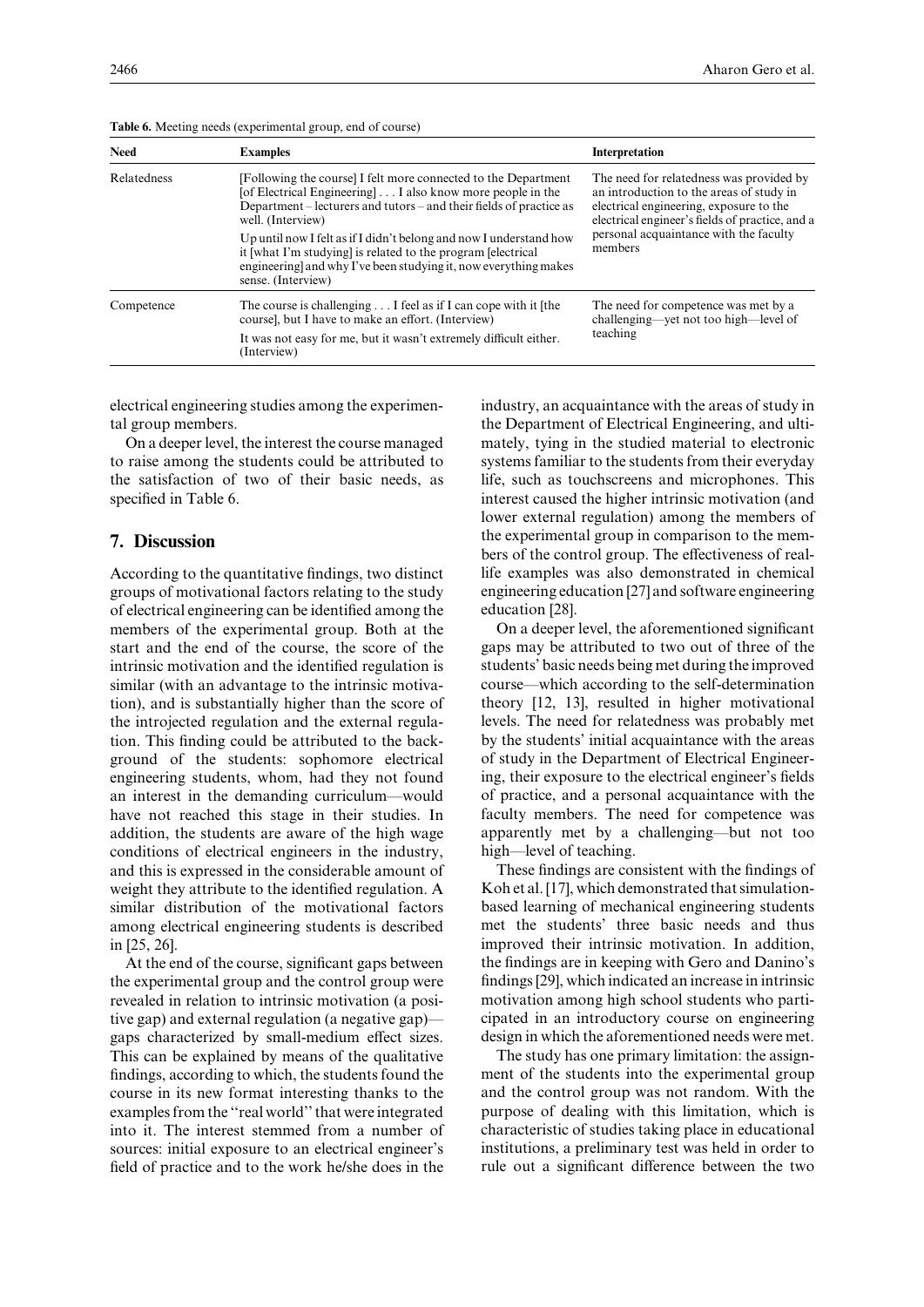groups. In addition, in order to increase the findings' trustworthiness and with the purpose of presenting different aspects of the phenomenon under study, qualitative tools were used along with quantitative ones.

The theoretical contribution of the study is in the characterization—to the best of our knowledge for the first time—of the motivational factors toward the study of electrical engineering among students attending a basic course on electric circuits. The practical contribution is likely to be manifested in taking into account the findings while developing new basic courses on electrical engineering and improving the existing ones. This contribution is reinforced in light of the benefit attained from the course in its new format in relation to the low cost of the change made to it. As aforementioned, the course retained its original lecture-based format and the only change was the integration of relevant examples in the curriculum. Thus, the vast amount of resources necessary for adopting a non-traditional way of teaching in the course, such as project based learning [2] and collaborative learning [4, 5] was saved. Hence, we recommend combining "real world'' examples in basic university courses covering electric circuits.

In a continued study, we intend to monitor the participants to examine whether the differences in the motivational factors between the experimental group and the control group will also manifest later on, in the duration of their studies.

## **8. Conclusions**

Examples reflecting the Department of Electrical Engineering's diverse areas of study and the fields of practice in which electrical engineers are employed in the industry were integrated into a basic electric circuits course at the Technion—Israel Institute of Technology. The study described in the paper set out to examine the effectiveness of this approach and to check if a difference existed in the motivation toward the study of electrical engineering between students who participated in the course in its new format (with examples) and that of students who participated in the course in its original format (without examples). The findings of the study, which made use of quantitative and qualitative tools, indicate a significant gap between the intrinsic motivation of the students who participated in the course in its new format and that of their counterparts—a gap characterized by a small-medium effect size. The aforementioned results may be attributed to meeting two of the students' basic needs: relatedness and competence. The need for relatedness was apparently met by the examples which allowed, for the first time in the course of their studies, an acquaintance with the Department's areas of study and an exposure to the electrical engineer's fields of practice in the industry. The need for competence was probably met by a challenging—yet not too high—level of teaching.

*Acknowledgements*—The authors wish to acknowledge Avinoam Kolodny and Moshe Porat from the Department of Electrical Engineering at the Technion—Israel Institute of Technology for their sizable contribution.

## **References**

- 1. L. Palma, R. F. Morrison, P. N. Enjeti and J. W. Howze, Use of web-based materials to teach electric circuit theory, *IEEE Transactions on Education*, **48**, 2005, pp. 729–734.
- 2. J. P. Becker, C. Plumb and R. A. Revia, Project circuits in basic circuits course, *IEEE Transactions on Education*, **57**, 2014, pp. 75–82.
- 3. A. Yadav, D. Subedi, M. A. Lundeberg and C. F. Bunting, Problem based learning: Influence on student's learning in an electrical engineering course, *Journal of Engineering Education*, **100**, 2011, pp. 253–280.
- 4. R. M. O'Connell, Work in progress—adapting team-based learning to the first circuit theory course, *Proceedings of the 41st ASEE/IEEE FIE*, Rapid City, SD, USA, 2011, pp. T2C-1–T2C-2.
- 5. A. A. Gokhale, Collaborative learning enhances critical thinking, *Journal of Technology Education*, **7**, 1995, pp. 22– 30.
- 6. O. Lawanto, The use of enhanced guided notes in an electric circuits class: An exploratory study, *IEEE Transactions on Education*, **55**, 2012, pp. 16–21.
- 7. A.-K. Carstensen and J. Bernhard, Student learning in an electric circuit theory course: Critical aspects and task design, *European Journal of Engineering Education*, **34**, 2009, pp. 393–408.
- 8. L. Watai, A. J. Brodersen and S. P. Brophy, Designing effective laboratory courses in electrical engineering: Challenge-based model that reflects engineering process, *Proceedings of the 37th Annual FIE*, 2007, pp. F2C-7–F2C-12.
- 9. J. Hospodka and J. Bicàk, Web-based application for electric circuit analysis, *Proceedings of the 4th International Multi-Conference on Computing in the Global Information Technology*, 2009, pp. 157–160.
- 10. B. F. Skinner, *The Technology of Teaching*, Appleton-Centaury-Crofts, 1968.
- 11. F. Herzberg, B. Mausner and B. B. Snyderman, *The Motivation to Work*, John Wiley, 1959.
- 12. E. L. Deci and R. M. Ryan, *Intrinsic Motivation and Selfdetermination in Human Behavior,* Plenum Publishing Co., 1985.
- 13. E. L. Deci and R. M. Ryan, The 'what' and 'why' of goal pursuits: Human needs and the self-determination of behavior, *Psychological Inquiry*, **11**, 2000, pp. 227–268.
- 14. B. Weiner, *An Attribution Theory of Motivation and Emotion*, Springer-Verlag, 1986.
- 15. C. Ames, Classrooms: Goals, structures, and student motivation, *Journal of Educational Psychology*, **84**, 1992, pp. 261– 271.
- 16. E. L. Deci, R. J. Vallerand, L. G. Pelletier and R. M. Ryan, Motivation and education: The self-determination perspective, *Educational Psychologist*, **26**, 1991, pp. 325–346.
- 17. C. Koh, H. S. Tan, K. C. Tan, L. Fang, F. M. Fong, D. Kan, S. L. Lye and M. L. Wee, Investigating the effect of 3D simulation-based learning on the motivation and performance of engineering students, *Journal of Engineering Education*, **99**, 2010, pp. 237–251.
- 18. A. Gero, Engineering students as science teachers: A case study on students' motivation, *International Journal of Engineering Pedagogy,* **4**(3), 2014, pp. 55–59.
- 19. G. Alexander, M. DeMonbrun and S. Sivaramakrishnan, Development of student motivation in a required Electrical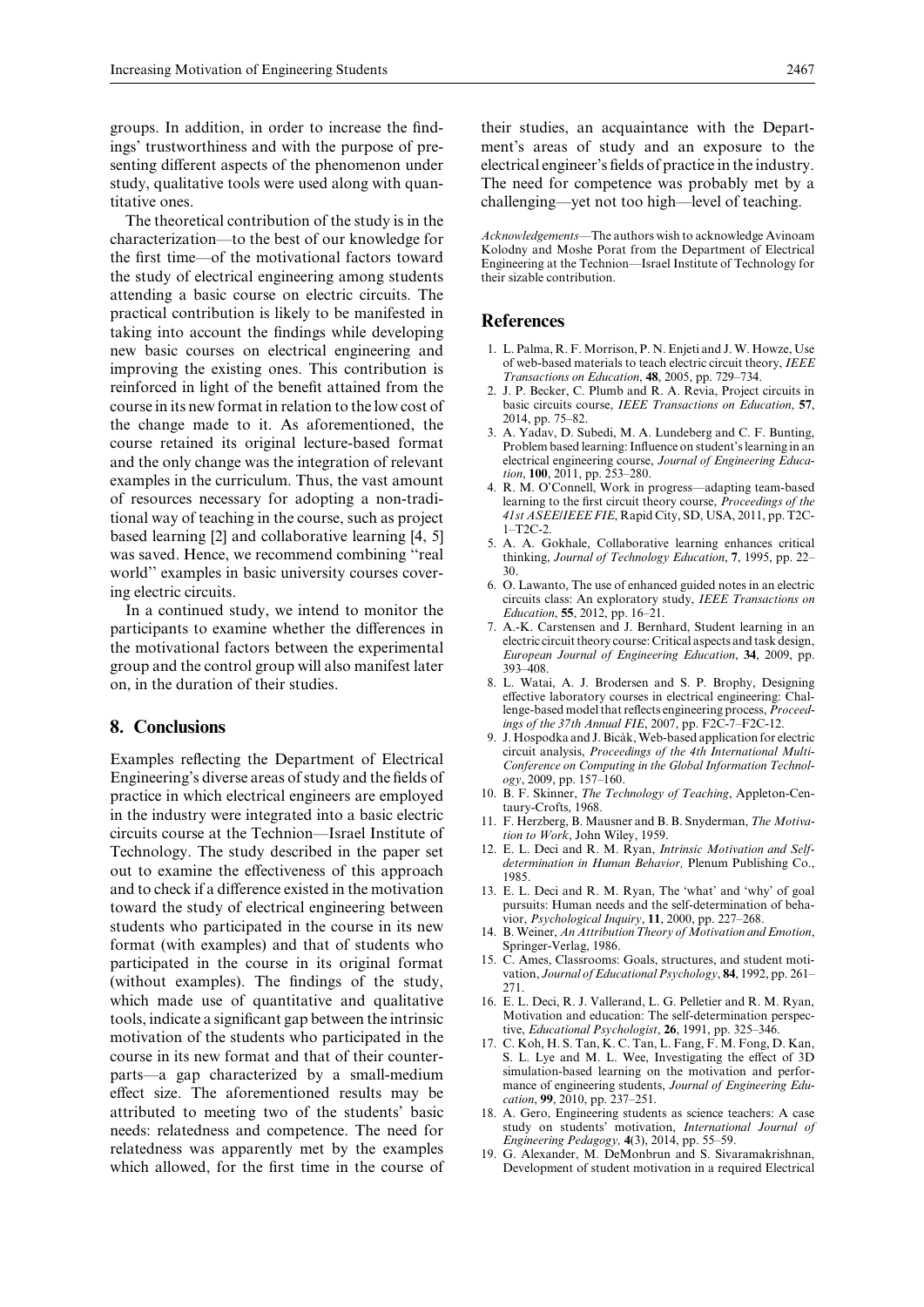Engineering (EE) course for non-EE majors, *Proceedings of the 121st ASEE,* Indianapolis, IN, USA, 2014, pp. 9964-1– 9964-15.

- 20. J. D. Stolk and R. O. B. E. R. T. Martello, Can disciplinary integration promote students' lifelong learning attitudes and skills in project-based engineering courses?, *International Journal of Engineering Education*, **31**(1), 2015, pp. 434–449.
- 21. A. Gero and G. Abraham, Motivational factors for studying science and engineering in beginning students: The case of academic preparatory programs, *Global Journal of Engineering Education*, **18**(2), 2016, pp. 72–76.
- 22. C. A. Desoer and E. S. Kuh, *Basic Circuit Theory*, McGraw-Hill Education, 2009.
- 23. F. Guay, R. J. Vallerand and C. Blanchard, On the assessment of situational intrinsic and extrinsic motivation: The Situational Motivation Scale (SIMS), *Motivation and Emotion*, **24**, 2000, pp. 175–213.
- 24. R. M. Ryan and J. P. Connell, Perceived locus of causality and internalization: Examining reasons for acting in two domains, *Journal of Personality and Social Psychology*, **57**, 1989, pp. 749–761.
- 25. A. Gero, Improving intrinsic motivation among sophomore electrical engineering students by an introductory project, *International Journal of Engineering Pedagogy*, **2**(4), 2012, pp. 13–17.
- 26. A. Gero, Is it possible to increasemotivation for study among sophomore electrical and computer engineering students?, in R. Szewczyk, I. Kaštelan, M. Temerinac, M. Barak and V. Sruk (eds), *Embedded Engineering Education*, Springer International Publishing, 2016, p. 161.
- 27. C. E. Brawner, S. M. Lord, R. A. Layton, M. W. Ohland and R. Long, Factors affecting women's persistence in chemical engineering, *International Journal of Engineering Education*, **31**(6A), 2015, pp. 1431–1447.
- 28. A. Yazici, A. Mishra and Z. Karakaya, Teaching parallel computing concepts using real-life applications, *International Journal of Engineering Education*, **32**(2A), 2016, pp. 772–781.
- 29. A. Gero and O. Danino, High-school course on engineering design: Enhancement of students' motivation and development of systems thinking skills*, International Journal of Engineering Education*, **32**(1A), 2016, pp. 100–110.

# **Appendix A:** Interview questions

Following is a sample of questions from the interview mentioned in Section 5.3:

- 1. What do you think about the course? Explain.
- 2. What do you thing about the integration of examples into the course? Explain.
- 3. Describe the most interesting lesson in the course. What was interesting about it? What did you learn in it?
- 4. What do you think about the course's level of study? Were you able to cope with it?

# **Appendix B:** Questionnaire for the evaluation of motivational factors

The questionnaire for the evaluation of motivational factors driving the students to study electrical engineering, mentioned in Section 5.3, was a five level Likert-like questionnaire based on the SIMS (Situational Motivation Scale) [23] and the SRQ-A (Self-Regulation Questionnaire-Academic) [24] questionnaires. The questionnaire included 20 statements. Following are some of the statements. Statements 1 and 7 reflect intrinsic motivation, statement 3 expresses identified regulation, statements 2, 4, and 5 reflect introjected regulation, and statement 6 expresses external regulation.

- 1. I study electrical engineering because I think the studies are enjoyable.
- 2. I study electrical engineering because my parents want me to study it.
- 3. I study electrical engineering because I do it for my own good.
- 4. I study electrical engineering because I want people to think I am smart.
- 5. I study electrical engineering because my friends study electrical engineering.
- 6. I study electrical engineering because I am supposed to do it.
- 7. I study electrical engineering because I think it is interesting.

# **Appendix C:** Open-ended questionnaire

Following is a sample of questions from the open-ended questionnaire, mentioned in Section 5.3.

- 1. What do you think about the course?
- 2. What was the most interesting lesson in the course?
- 3. What, do you think, is the best thing about the course?

**Aharon Gero** holds a BA in Physics, a BSc in Electrical Engineering, an MSc in Electrical Engineering, and a PhD in Theoretical Physics, all from the Technion—Israel Institute of Technology. In addition, he has an MBA from the University of Haifa, Israel. Dr. Gero is a faculty member in the Department of Education in Technology and Science at the Technion. His research focuses on electrical engineering education and interdisciplinary education that combines physics